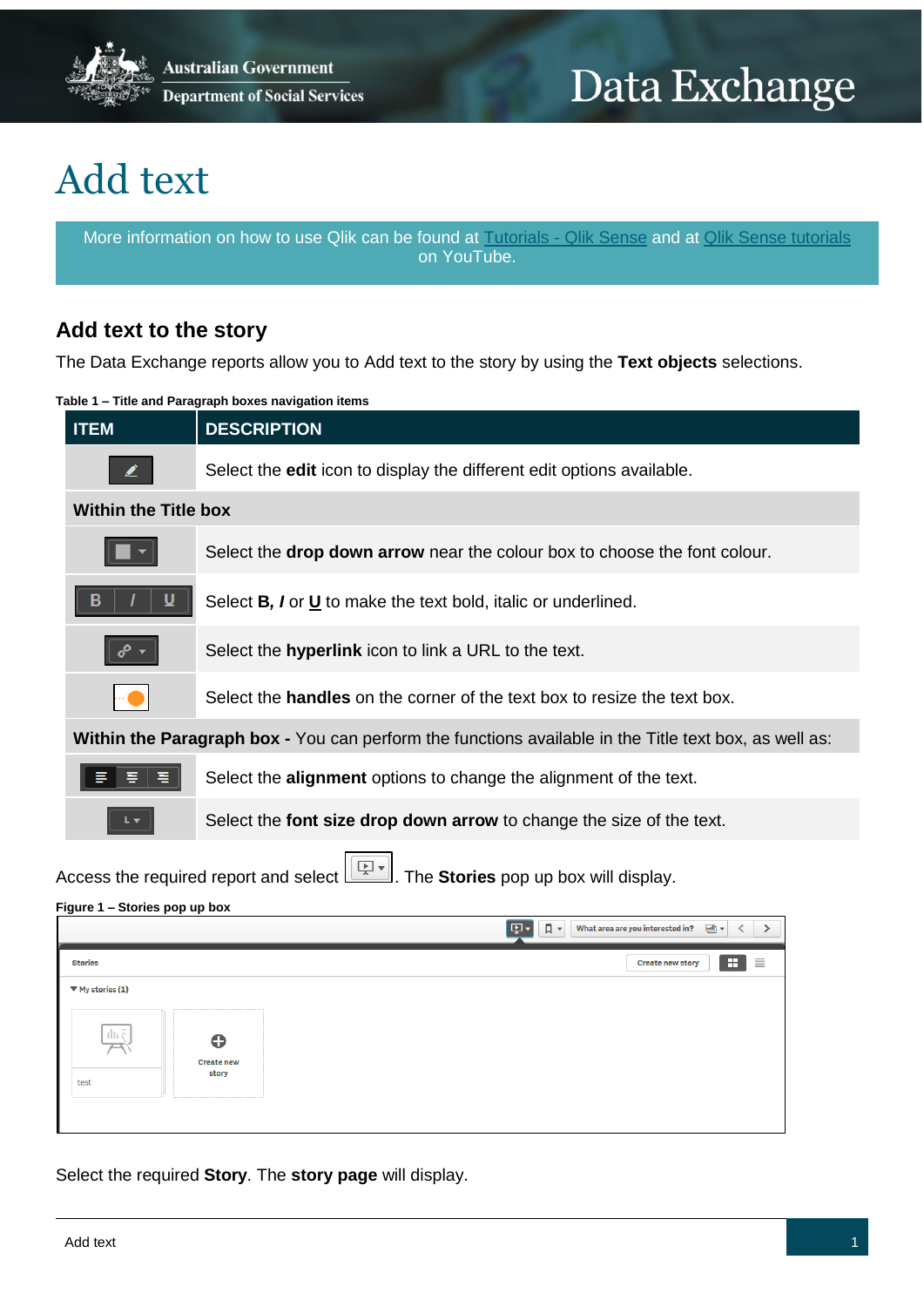#### **Figure 2 – Story page**

| $\emptyset$ v $\Xi$ v Resource Planning |                                                                                                                                                                                                                                                                                                                 | Client Demographics for Progra $\boxed{E}$ v $\boxed{B}$ v $\boxed{m}$ v            |
|-----------------------------------------|-----------------------------------------------------------------------------------------------------------------------------------------------------------------------------------------------------------------------------------------------------------------------------------------------------------------|-------------------------------------------------------------------------------------|
| $\mathbf{r}$                            | Client Demographics for Program A                                                                                                                                                                                                                                                                               | $\Box$                                                                              |
| ãÍ<br>πí                                | Number of Active Cases in 2016-2017 (bar) and 2015-2016 (line)<br>Навали<br>$\alpha$<br><b>E CANADATAN'S</b><br>+ Cesse Previous Veer<br>$\mathbf{X}$<br>$76 -$<br>$18 -$<br>$^{24}$<br>Har<br>Aug.<br>No.<br>Car.<br>$\Delta\phi$<br><b>ALC</b><br><b>Sep</b><br>-an<br>$M_{\rm H2}$<br>Ac.<br>$^{74}$<br>MAYZ | $\mathsf{A}$<br>$\frac{\pi}{\lambda}$<br>x<br>$\overline{\phantom{a}}$<br>$\boxdot$ |
| $\ddot{+}$                              | $+ 0 5 1$                                                                                                                                                                                                                                                                                                       | $m \rightarrow$                                                                     |

Add text to the story page by selecting **AL** within the functions bar found on the right-hand side of the story page.

The **Text objects** pop up box will display.

| <b>Text objects</b> | $\sigma$ |
|---------------------|----------|
| <b>Title</b>        |          |
| Paragraph           | c        |
|                     |          |

Double click on the displayed options to add either a **Title** or a **Paragraph** text box.

### **Example of Title box:**

| Double-click to add text |  |
|--------------------------|--|
|                          |  |

Select  $\begin{array}{|c|c|c|c|c|}\n\hline\n\text{1} & \text{1} & \text{1} & \text{1} \\
\hline\n\text{2} & \text{2} & \text{1} & \text{1} \\
\hline\n\text{3} & \text{2} & \text{1} & \text{1} \\
\hline\n\text{4} & \text{1} & \text{1} & \text{1} \\
\hline\n\text{5} & \text{1} & \text{1} & \text{1} \\
\hline\n\text{6} & \text{1} & \text{1} & \text{1} \\
\hline\n\text{7} & \text{1} & \text{1} & \text{1} \\$ 

 $Use$  to resize or move the image anywhere on the page.

Click and drag the text box where ever you want on the page.

Highlight the required text to amend the font size, style, colour or to add a hyperlink.